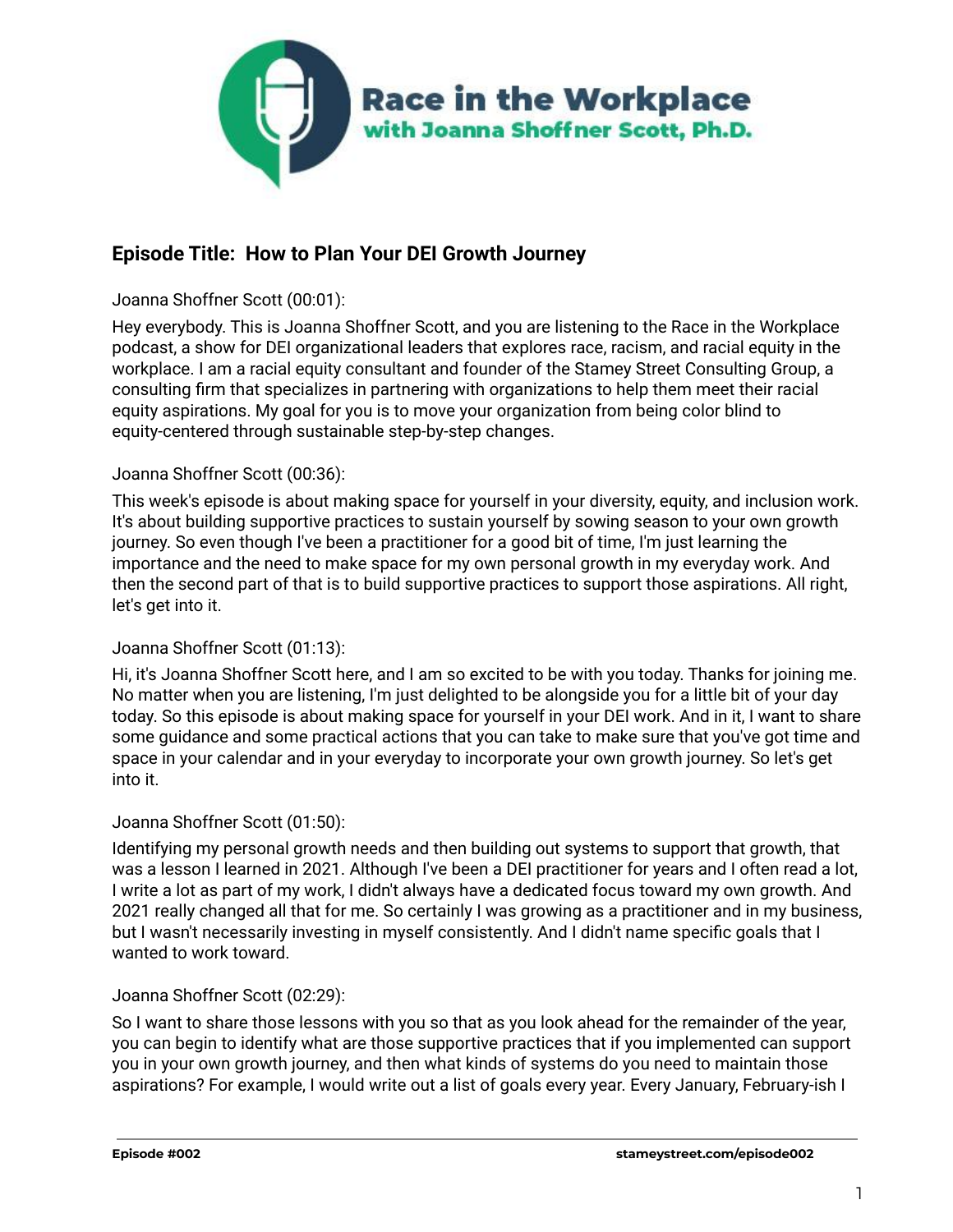

would write out a list of goals that I wanted to accomplish, and I've done that for years, but I wouldn't necessarily plan how I was going to achieve those goals.

# Joanna Shoffner Scott (03:07):

So for example, I put on my list two years ago that I wanted to start a podcast, but it wasn't until I mapped out specific steps and began to build those steps in my monthly and weekly task that it actually happened. So I'm drawing from that experience as well as I share this guidance with you all today. I thought maybe other practitioners may have the same challenge. And I think one of the roots of this challenge goes back to the fact that we're usually pouring out constantly, constantly, constantly, we're always pouring out, we're always giving. But in this episode, I want to encourage you to pour in and pour in to yourself.

# Joanna Shoffner Scott (04:[05\)](https://www.rev.com/transcript-editor/Edit?token=DSdu1Sl5Q7n6O2GwkZhL8L8LA3MhtAn8eIVW9sKI6cX0rL3gcou105W0cO0E6DtARs-qtX25tK2ESf63_2f_rhzIJSo&loadFrom=DocumentDeeplink&ts=245.22):

Here are three considerations for building supportive practices to support your own growth. The first thing is carving out time to plan where you want to grow in the first place. That's a very first thing you're going to do is take a minute, look at your calendar, find some white space, not white space between meetings, but find some white space where you can just think. And this may sound very simple and in some ways it is, but carving time out is an important commitment to make to yourself. You are in essence committing to give yourself the space and the time to sit and think about where you want to grow this year. That's something that is a great first step. And planning is something I've learned over the past six months has really changed my work in so many ways and has contributed to this clarity that I have about my own journey in so many ways. So planning's critical.

# Joanna Shoffner Scott (05:06):

I've always heard that saying, measure twice but cut once, but I didn't really know what that meant. It means planning things out. It means looking ahead to the how. And it's so ironic that that is one of the big benefits of planning because racial equity work is all about the how, and I say that to my clients every day. So it's in essence taking what I'm applying out and pouring in, applying it to myself. Okay. So making time for yourself and your schedule requires that you have some white space to think. So I said that a second ago. That's going to be one of your action items today. Y'all know I'm about the practical and the practice, so the actionable. That's going to be something I'm going to ask you to do today. Look at your calendar and block some time for you to sit and think about where you'd like to grow this year.

# Joanna Shoffner Scott (05:51):

It doesn't have to be a long time, even just 30 minutes. And then open up a Google Doc or a journal or however it is that you take down your thoughts and write some areas you want to grow in. Doesn't have to be an exhaustive list, actually the fewer items the better. But think about and write down, it's the writing part that really makes this actionable, write it down, what are some areas that you want to grow into this year? Okay. This next point that I want to make, that I want you to think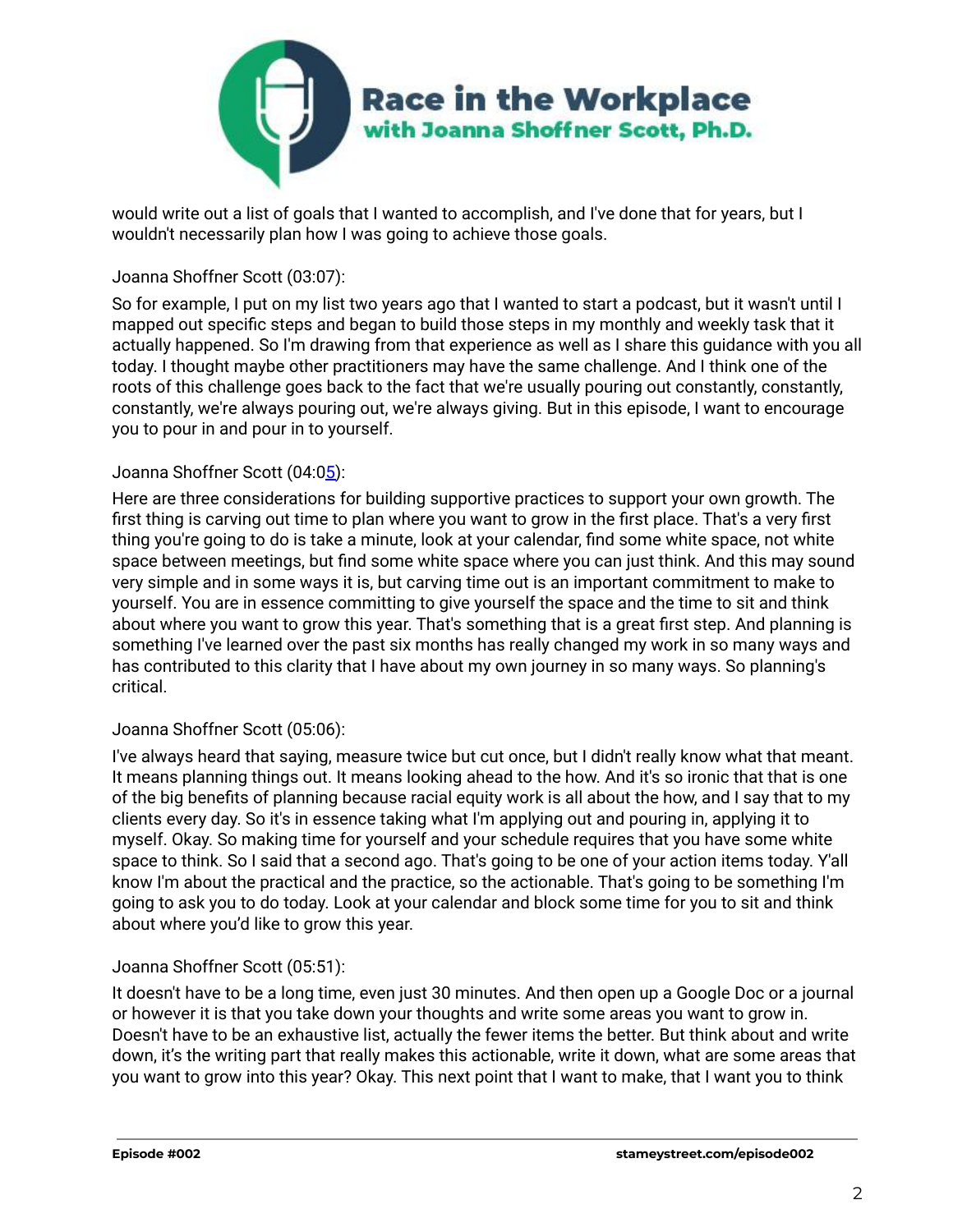

about, it's a little bit of a shift. What I want you to do is to redirect your focus from things you can't control to things you can.

## Joanna Shoffner Scott (06:32):

I was listening to a really good podcast called Healthy Housecalls with Angel. It's a podcast about designing the life that you want. I highly recommend it. I'm going to link to it in the show notes, which for this episode are on stameystreet.com/episode002. So that's where I'm going to put the show notes for this episode. But anyway, I was listening to Angel's podcast, episode nine. And one of the things that I took away from this episode of her podcast is that there are so many things in the world right now that are out of our control. I mean, big, huge, landscape-shaping, environment-shifting things that are all happening at the same time. No matter where you live, there's stuff happening all around you. In these moments, it's critical to bring the focus down and into the areas you can control. And this was a real takeaway for me from that episode from the Healthy Housecalls podcast.

## Joanna Shoffner Scott (07:36):

You can't control the state of the world right now. You can't control what's happening in it. You can't control what's going on in your neighborhood, outside of your own home. You can't control what's happening on your block or in your neighborhood, whatever, but you can control areas in your own life where you need to grow. You can identify an area that you've always wanted to grow in and commit time and resources to growing in that area. You can identify an area where you wanted to take an online course or buy a book to deepen your learning and then you can commit to doing those things. And then you can be compassionate with yourself in the ways that you navigate the difference between what you can control and what you can't.

## Joanna Shoffner Scott (08:26):

I see it like there's what you can control on one side. On the other side is what you can't control. And I feel like in this gulf in the middle is radical compassion. We can be compassionate with ourselves about how we navigate the divide between those two things, what we can and can't control. There is a book called Radical Compassion by Tara Brach that I'm going to link in the show notes that explores that topic even further. Remember, you can't control what's happening in the world right now, but you can control your own growth journey. That's something you can control.

## Joanna Shoffner Scott [\(09:05\)](https://www.rev.com/transcript-editor/Edit?token=SoFZnAT_xix1Jur1uBXWH0XeEwRwcFSXIFVfVTz8fajwjKWXDOX982zhr_PuUqmmf_QrUJUllny5N2j-unYXptV_MaE&loadFrom=DocumentDeeplink&ts=545.35):

And the third thing I want you to consider is the need for supportive systems to help you prevent burnout. And so supportive systems can help you keep your aspirations alive in this space, they can help you plan out your growth journey, and they can also help keep you sane in all of this madness that's going around and help us stay grounded. The constant pouring out that we do as DEI practitioners means that we're usually explaining and problem solving, which can be quite exhausting.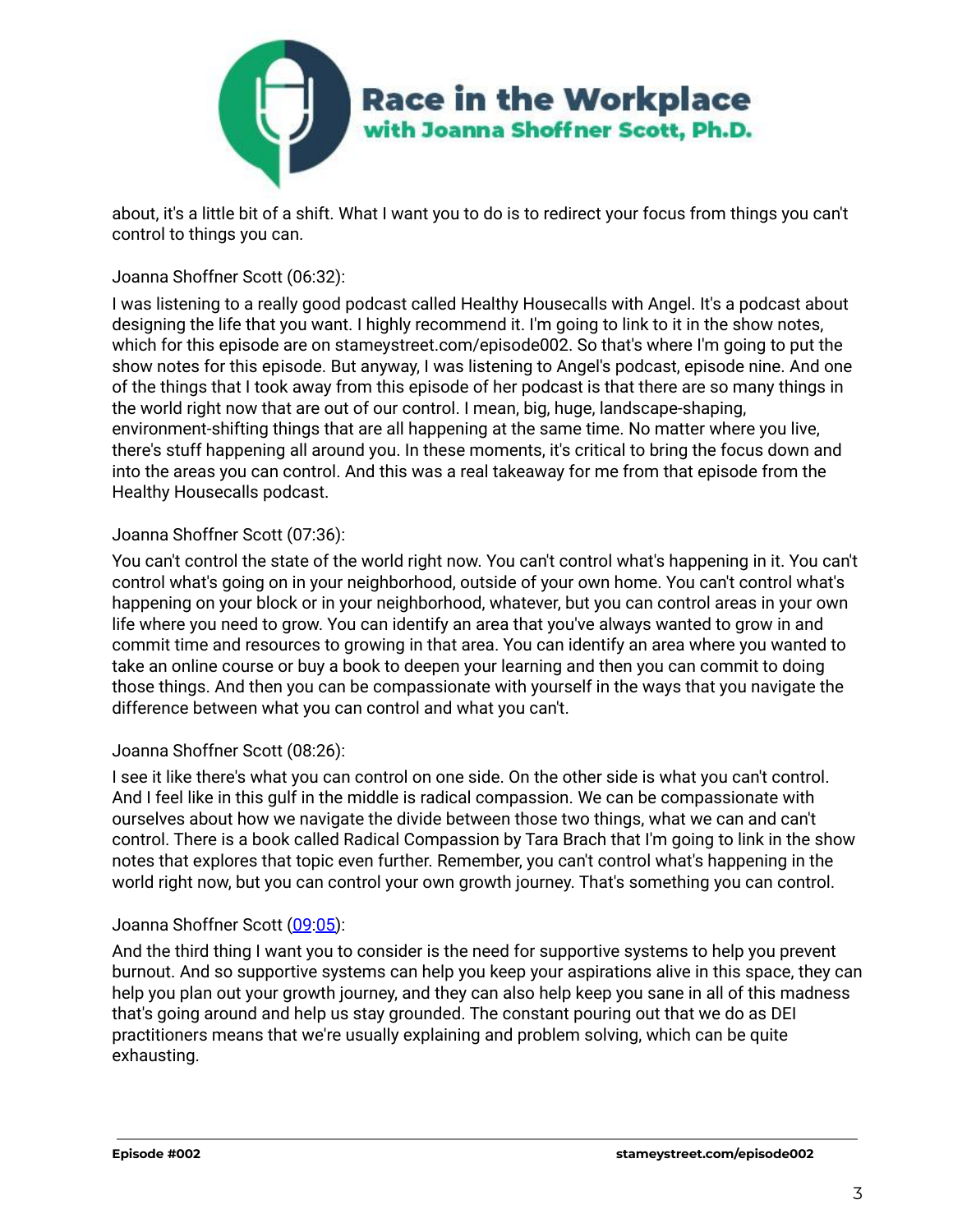

# Joanna Shoffner Scott (09:39):

So building systems for yourself to prevent burnout from happening is really important, because I've learned over the years from experiencing burnout several times that rest itself is not enough. So it's not enough just to have feelings of burnout. I'm going to sleep this weekend or I'm going to rest this weekend. I'm going to take it easy. That may help you feel better in the moment, but it won't prevent the problem. Because once you've reached a place of burnout, it takes so much time to build yourself back up. And I've learned that the hard way. So the only way to prevent it from happening is to build in systems to support the practices that hopefully this episode will help you identify. So supportive systems are really critical to both meeting your aspirations in terms of your own growth journey and preventing burnout.

## Joanna Shoffner Scott (10[:39\)](https://www.rev.com/transcript-editor/Edit?token=nocWQNawL2HnRUBY8Fz8oYG8LxTXGICaMYwxAgov3kZTF4s496cx3bH9JTZV1y9_ALoq_6bKx-LzHvJ9L-88tXSFZ7g&loadFrom=DocumentDeeplink&ts=639.84):

While we have this little break, I want to invite you to check out my blog, also called Race in the Workplace, at raceatwork.com. There you will find so much goodness. I always share practical how-tos and racial equity best practices, all written for DEI leaders inside organizations. Check it out.

## Joanna Shoffner Scott (11:03):

My work is all about the practical and the actionable. So I want to give you some concrete strategies. I want to give you four concrete strategies that you can use to further or plan your growth journey as a DEI leader inside of an organization. Okay, these are your four strategies. Strategy number one, create firm boundaries. So I talk about the need for creating firm boundaries between yourself and your DEI role inside your organization in episode 001. So I won't belabor that point. I'll link to it in the show notes for this episode, but I talked extensively about boundaries in that episode. So I won't say a whole lot about it here, only to say that you need to create firm boundaries between yourself and your role. And that's not necessarily going to anyone to say, "This is my boundary around X, Y, or Z." This is really an internal conversation that you need to have with yourself about what your boundaries are in terms of your work. So strategy number one is to create firm boundaries.

## Joanna Shoffner Scott (12:15):

Strategy number two is to trust your instincts. So a big part of sustaining yourself in any DEI role is to learn to trust yourself and to listen to your intuition. So in my experience, so much of problem-solving big organizational challenges relies a lot on common sense. So there may not be evidence-based or empirically-supported solutions for some of your organization's biggest DEI challenges. In fact, often that isn't the case. So you've got to learn to trust yourself and your instincts. That is a critical part of doing this work.

## Joanna Shoffner Scott (12:54):

And I think that there's a big misconception that DEI work is all about big initiatives. Yes, it can be, absolutely for sure, 100%. I don't want to minimize that, but there's also a big chunk of work that is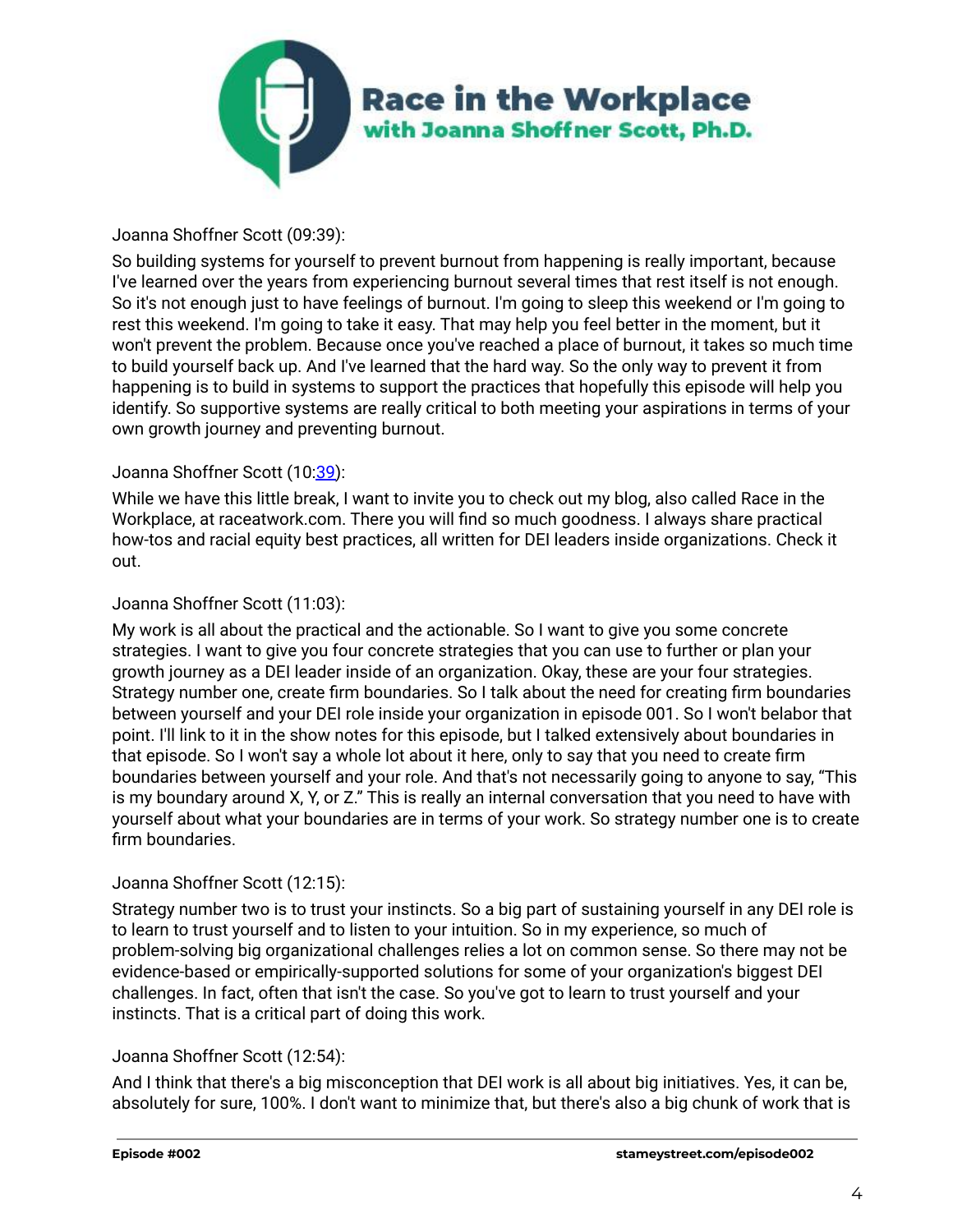

rooted in day-to-day decision making and devising strategies for working differently. And that's not something a book will necessarily tell you. There may not be data to support those strategies. It might be just, you have a hunch that a particular solution may work and so you try it and you try things that make the most sense to you as a practitioner, particularly when people are hurting. I think when people are hurting, we just want to fix it. Or at least, let me not project on y'all, I just want to fix it.

## Joanna Shoffner Scott (13:39):

So lots of times in organizations, people are looking to me to fix something that's not working. And almost always, someone is in pain because that thing, whatever it is, is not working. So sometimes it's like, okay, well, I think this may work, let's try it. And there may or may not be lots of data and empirical solutions to back up what my recommendation may be. It may be, I just have a hunch that this will work, or I've seen this work in the past. So being able to trust yourself and to trust your instincts, I think is an important strategy.

# Joanna Shoffner Scott (14:15):

So I want you to work on that skill. And here's how you work on that skill. I believe that trusting yourself is a process. So I see guidance all the time, trust yourself, trust yourself, in professional advice if I'm reading articles and things like that, trust yourself. But I always say that trusting yourself is a process. It's not organic. At least it wasn't for me, let me not project. But I think it's a process, particularly in this space. And I always tell people, start by giving yourself credit for every good decision you make, even for the most minor decisions. So for example, if you pick the fastest line in the grocery store, which I never do, then give yourself credit for making a good decision. Like, "Okay, that was a smart decision." And then over time, you'll notice a growing balance of good, even great decisions. And so that's how I learned to trust myself and my instincts.

# Joanna Shoffner Scott (15:08):

And practice radical compassion that I mentioned earlier, when you don't make good decisions, if something doesn't work, learn from it. Like, "Okay, that didn't work that time. Hmm. What did I learn from it?" Because even when things don't work the way we think they are, there's still a lesson in it. Radical compassion is an approach I really like for this. And as I said before, it's outlined in a book by Tara Brach and I'll link to that in the show notes.

## Joanna Shoffner Scott (15:34):

So strategy number three, invest in yourself. So I mentioned this already at the top of the show, but I just want to mention it very quickly again. Ask yourself where you need to grow and learn. Really take that time that we blocked off in the beginning of the show that I asked you to and ask yourself where do you need to grow and learn. And then make a learning and growth plan that includes areas of interest, areas of challenge, areas where you want to build skills. So it doesn't have to be, this is something that I'm really not good at and I want to focus on.

Joanna Shoffner Scott [\(16:08\)](https://www.rev.com/transcript-editor/Edit?token=rEIahPXA-EWQWPGhVBjHwcuL1cqukxExapnfs2KAnRpAHLZc_ykQhWxYmjif9jOkenGyxlKidz2_UXmzG-O9ORQu1xA&loadFrom=DocumentDeeplink&ts=968.6):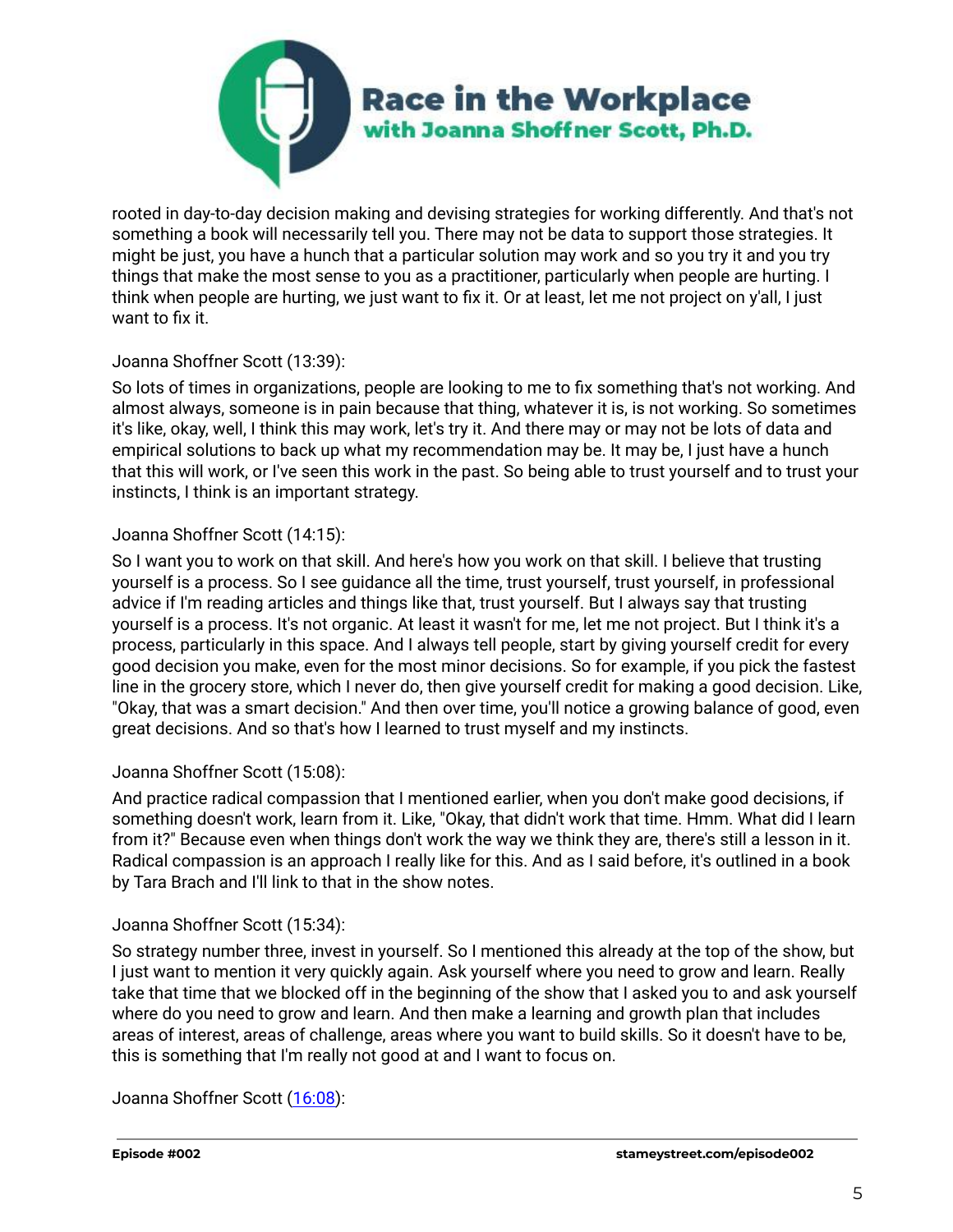

It could be something, hey, I've always wanted to dig deep into the history of redlining in my town, so I'm going to do that. Or I've always wanted to know what is the backstory of the policy space that I work on? How did Medicaid become a thing? I'm a health policy analyst by training many years ago. So I've always wanted to know how that works so I'm going to dig into that. So it doesn't always have to be an area of struggle. It could be just something you've wanted to grow in.

# Joanna Shoffner Scott (16:37):

And then determine how you'll cultivate that knowledge. How are you going to get that knowledge? This is the how. Is it a workshop? Is it a course? Is it a mastermind class? Is it a book? Whatever it is, figure it out and then plan for it. If it's something you need to purchase, do that. If your employer provides professional development dollars, make a plan for spending those. What I'm asking you to do is take the time to plan and then invest, make the investment.

## Joanna Shoffner Scott (17:08):

Strategy number four is build a support system. So I work in community. And that is so precious to me because I work with colleagues and friends who understand what I do. And what that means for me is it means that if I talk about the challenges in my work, I talk about things that are awesome in my work, I talk about areas where I'm struggling, where I need to problem solve, there's a space that I have to do that. So I'm going to encourage you to create therapeutic spaces for yourself to rejuvenate yourself, to build yourself up. There's nothing like talking to other folks who understand what you do and why you do it, where you can just let it out.

## Joanna Shoffner Scott (17:54):

I hear, as I said a minute ago, a lot of pain in my work because of systems inside organizations that aren't working and people are hurting because of that. That's heavy. It can also feel lonely and so I think having a space to talk about those things is important. So be sure you're working in community with other DEI professionals or people in your life who understand what you're doing and why. And let me also say with this strategy, I always protect the names of the guilty and also those NDAs that I signed protect the guilty as well, or protect clients. I'm just kidding. But I don't name names, but I do talk about situations and then how I felt about things. So just take from this particular strategy the need to build a supportive system.

## Joanna Shoffner Scott (18:45):

And my last strategy is learn when to walk away. So I talked about this in my very first podcast episode, that many of us stay too long in places we shouldn't, and maybe you feel undervalued, or maybe you feel unappreciated, or maybe you've outgrown the organization you work in. This happens all the time when we grow. And it's like, this isn't fit anymore. And that's okay. So I talked about this in episode one. So I would ask that you listen to that episode for deeper insights, but just knowing when to walk away, I mean, that's also part of creating boundaries.

Joanna Shoffner Scott (19:19):